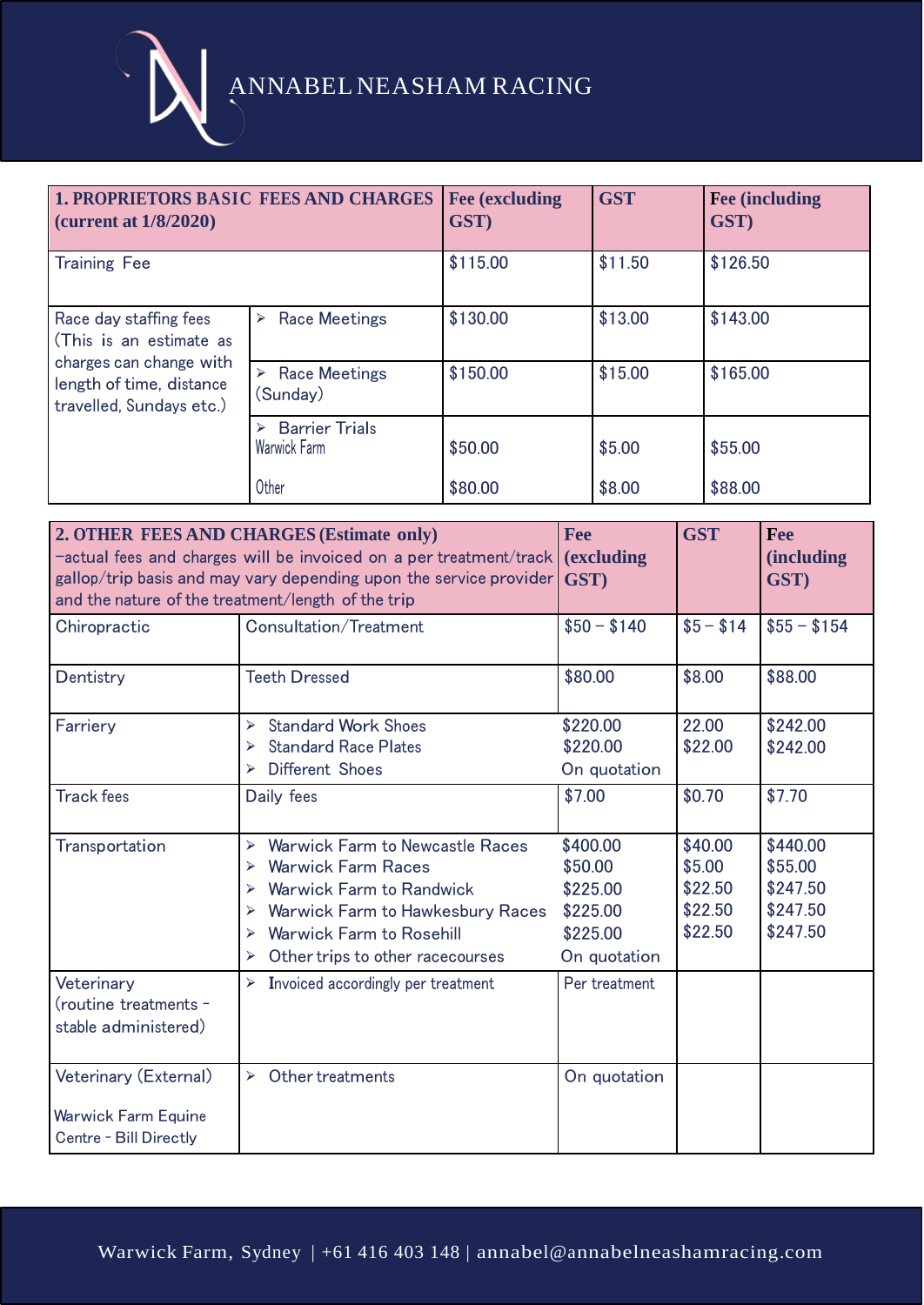ANNABEL NEASHAM RACING

## *Notes:*

(1) An estimate of race trial entry fees is not included and will be additional. All race and trial entry fees (including nomination, acceptance, and scratching fees) are set by the Principal Racing Authority or Race Club and *are passed on the Owner at cost.*

(2) An estimate of Interstate or overseas travel is not included and will be additional. Should the Horse race *interstate or overseas, charges reflecting a proportion of the additional associated expenses, plus GST, will apply.*

| <b>OTHER FEES AND CHARGES (Estimate only)</b><br>- actual fees and charges may vary depending upon<br>the service provider | <b>Daily Fee</b><br>(excluding GST) | <b>GST</b> | Daily Fee<br>(including GST) |  |
|----------------------------------------------------------------------------------------------------------------------------|-------------------------------------|------------|------------------------------|--|
| Agistment &<br>Pre-training                                                                                                | $\triangleright$ Billed Directly    |            |                              |  |

## **3. PROPRIETOR'S ADDITIONAL REMUNERATION AND GRATUITIES**

1. If the Horse, being an Entire, is sold or retired to stud:

(a) an additional fee being an amount equal to 5% (plus GST) of the amount by which transaction value exceeds original cost (excluding GST); and

(b) one (1) transferable lifetime service right which will entitle the holder of such right to nominate a mare to be provided with a freestud service by the Horse during each stud season that the Horse is at stud.

2. If the Horse, being other than an Entire to which paragraph 1 applies, is sold or part sold while being trained by the Proprietor or within 3 months after ceasing to be trained by the Proprietor, an additional fee being an amount equal to 5% (plus GST) of the increase between sale price and original cost (excluding GST).

*Notes:*

(1) The entitlements of the Proprietor to the additional remuneration and gratuities set out in paragraphs 1 or 2 will not be conditional upon the Proprietor being the trainer of the Horse at the time of it being sold, or part sold or retired *to stud.*

(2) The entitlements of the Proprietor to the additional remuneration set out in paragraphs 1 and 2 will also apply *to the sale of an interest orshare in the Horse, by indirect means.*

*(3) Transaction value is the sale price of the horse as a whole, or in the absence of a clear sale price then the implied value of the horse is determined by an average of independent valuations at the time of retirement or transaction by Magic Millions and Inglis.*

*(4) If a stallion is retired to Stud and there is no sale as such to facilitate the retirement of the horse to stud, then the fee under paragraph 1 will be 5% of the implied value of the stallion as determined by an average of independent valuations at the time of retirement by Magic Millions and Inglis above original cost.* 

**4. INTEREST - the proprietor may charge interest on overdue accounts**